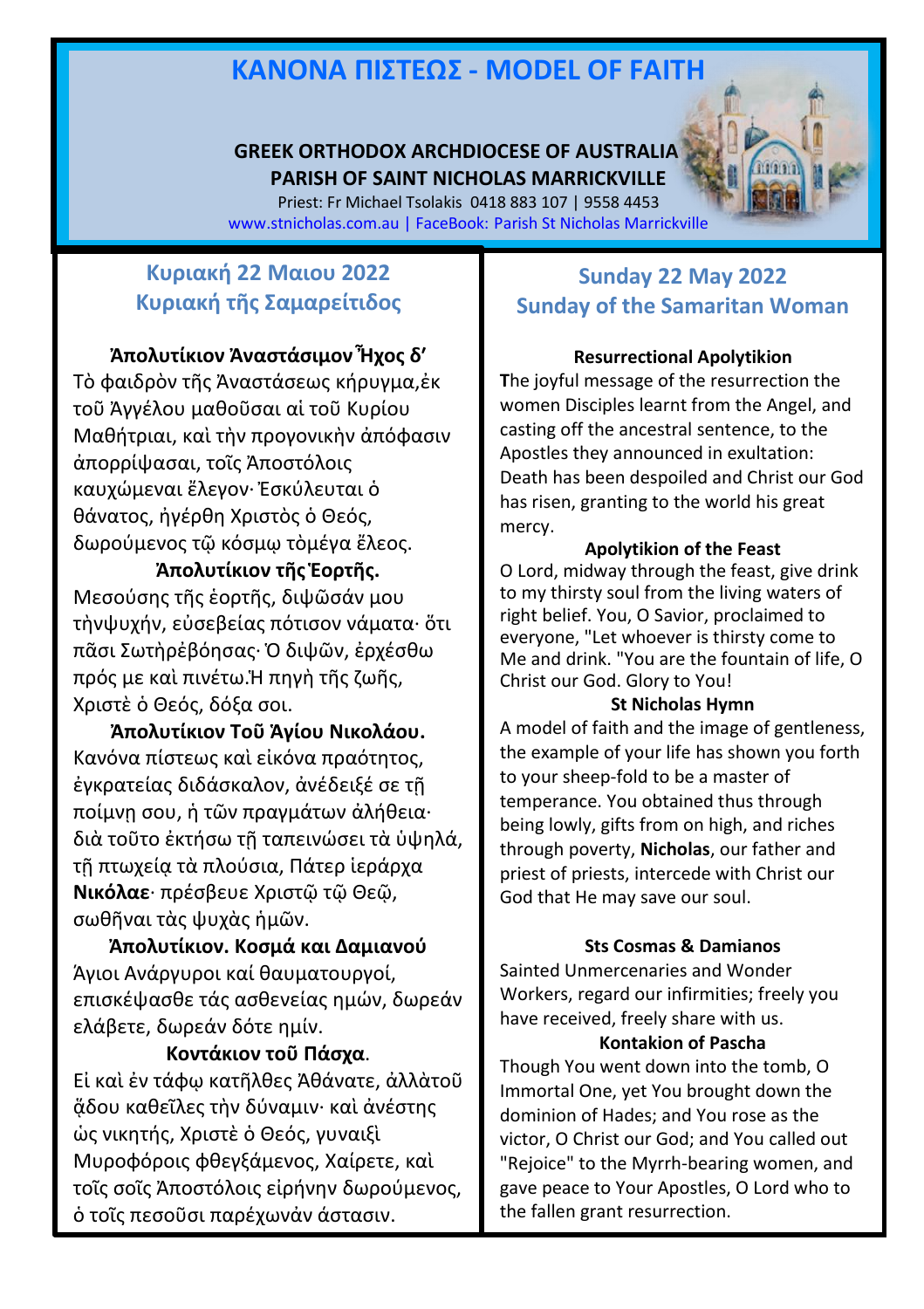### **ΑΠΟΣΤΟΛΟΣ Πράξεων τῶν Ἀποστόλων (ια ́, 19-30)**

Ἐν ταῖς ἡμεραῖς ἐκείναις, διασπαρέντες οἱ Ἀπόστολοι ἀπὸ τῆς θλίψεως τῆς γενομένης ἐπὶ Στεφάνῳ διῆλθον ἕως Φοινίκης καὶ Κύπρου καὶ Ἀντιοχείας, μηδενὶ λαλοῦντες τὸν λόγον εἰ μὴ μόνον Ἰουδαίοις. Ἦσαν δέ τινες ἐξ αὐτῶν ἄνδρες Κύπριοι καὶ Κυρηναῖοι, οἵτινες εἰσελθόντες εἰς Ἀντιόχειαν, ἐλάλουν πρὸς τοὺς Ἑλληνιστάς, εὐαγγελιζόμενοι τὸν κύριον Ἰησοῦν. Καὶ ἦν χεὶρ κυρίου μετ' αὐτῶν· πολύς τε ἀριθμὸς πιστεύσας ἐπέστρεψεν ἐπὶ τὸν κύριον. Ἠκούσθη δὲ ὁ λόγος εἰς τὰ ὦτα τῆς ἐκκλησίας τῆς ἐν Ἱεροσολύμοις περὶ αὐτῶν· καὶ ἐξαπέστειλαν Βαρνάβαν διελθεῖν ἕως Ἀντιοχείας· ὃς παραγενόμενος καὶ ἰδὼν τὴν χάριν τοῦ θεοῦ ἐχάρη, καὶ παρεκάλει πάντας τῇ προθέσει τῆς καρδίας προσμένειν τῷ κυρίῳ· ὅτι ἦν ἀνὴρ ἀγαθὸς καὶ πλήρης πνεύματος ἁγίου καὶ πίστεως· καὶ προσετέθη ὄχλος ἱκανὸς τῷ κυρίῳ. Ἐξῆλθεν δὲ εἰς Ταρσὸν ὁ Βαρνάβας ἀναζητῆσαι Σαῦλον, καὶ εὑρὼν ἤγαγεν αὐτὸν εἰς Ἀντιόχειαν. Ἐγένετο δὲ αὐτοὺς ἐνιαυτὸν ὅλον συναχθῆναι τῇ ἐκκλησίᾳ καὶ διδάξαι ὄχλον ἱκανόν, χρηματίσαι τε πρώτον ἐν Ἀντιοχείᾳ τοὺς μαθητὰς Χριστιανούς. Ἐν ταύταις δὲ ταῖς ἡμέραις κατῆλθον ἀπὸ Ἱεροσολύμων προφῆται εἰς Ἀντιόχειαν. Ἀναστὰς δὲ εἷς ἐξ αὐτῶν ὀνόματι Ἄγαβος, ἐσήμανεν διὰ τοῦ πνεύματος λιμὸν μέγαν μέλλειν ἔσεσθαι ἐφ' ὅλην τὴν οἰκουμένην· ὅστις καὶ ἐγένετο ἐπὶ Κλαυδίου Καίσαρος. Τῶν δὲ μαθητῶν καθὼς εὐπορεῖτό τις, ὥρισαν ἕκαστος αὐτῶν εἰς διακονίαν πέμψαι τοῖς κατοικοῦσιν ἐν τῇ Ἰουδαίᾳ ἀδελφοῖς· ὃ καὶ ἐποίησαν, ἀποστείλαντες πρὸς τοὺς πρεσβυτέρους διὰ χειρὸς Βαρνάβα καὶ Σαύλου.

## **EPISTLE Acts of the Apostles (11: 19-30)**

In those days, those apostles who were scattered because of the persecution that arose over Stephen traveled as far as Phoenicia and Cyprus and Antioch, speaking the word to none except Jews. But there were some of them, men of Cyprus and Cyrene, who on coming to Antioch spoke to the Greeks also, preaching the Lord Jesus. And the hand of the Lord was with them, and a great number that believed turned to the Lord. News of this came to the ears of the church in Jerusalem, and they sent Barnabas to Antioch. When he came and saw the grace of God, he was glad; and he exhorted them all to remain faithful to the Lord with steadfast purpose; for he was a good man, full of the Holy Spirit and of faith. And a large company was added to the Lord. So Barnabas went to Tarsus to look for Saul; and when he had found him, he brought him to Antioch. For a whole year they met with the church, and taught a large company of people; and in Antioch the disciples were for the first time called Christians. Now in these days prophets came down from Jerusalem to Antioch. And one of them named Agabos stood up and foretold by the Spirit that there would be a great famine over all the world; and this took place in the days of Claudius. And the disciples determined, every one according to his ability, to send relief to the brethren who lived in Judea, and they did so, sending it to the elders by the hand of Barnabas and Saul.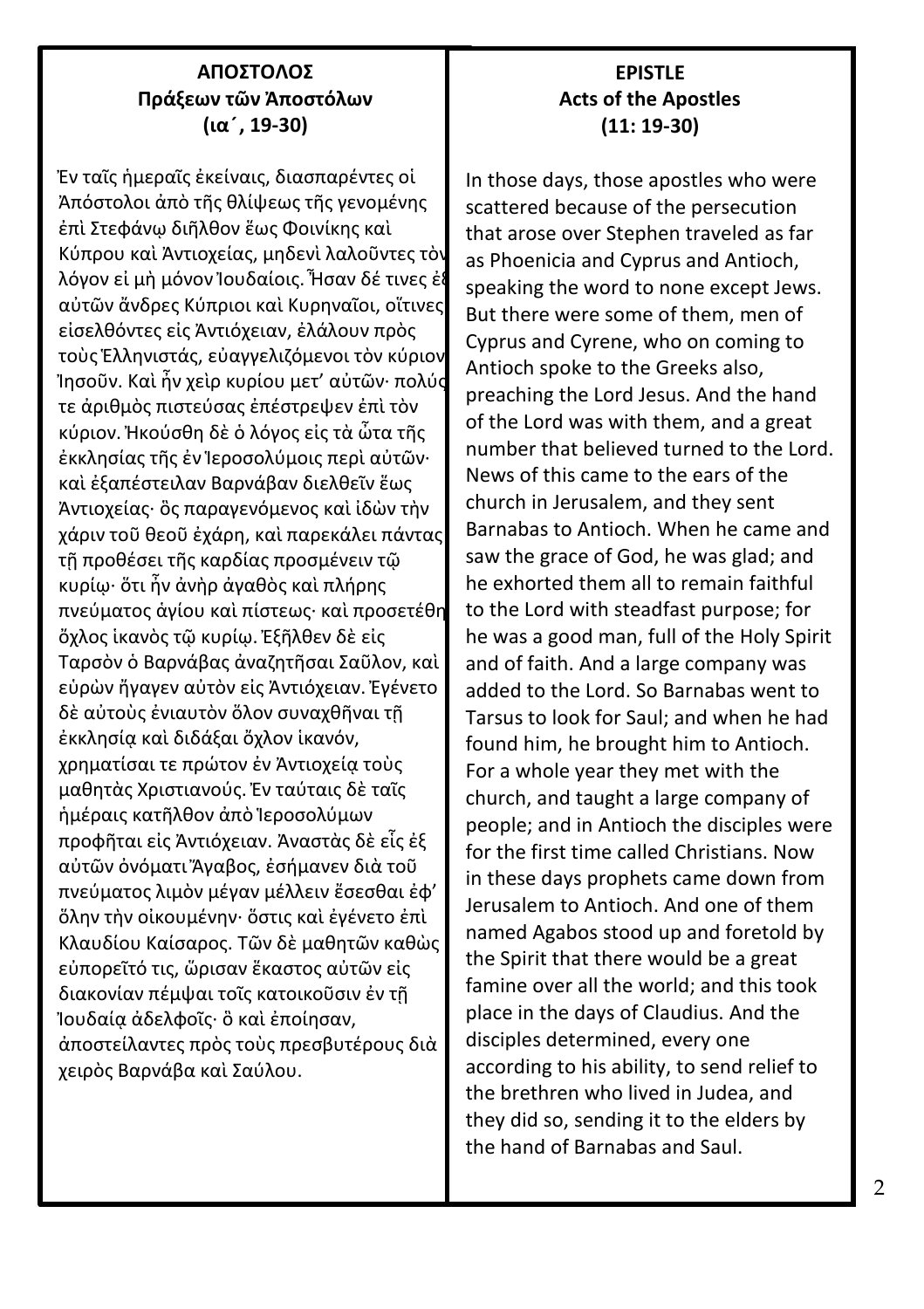## **Ἐκ τοῦ κατὰ Ἰωάννην ἁγίου Εὐαγγελίου (δʹ, 5-42)**

Τῷ καιρῷ ἐκείνῳ, ἔρχεται ὁ Ἰησοῦς εἰς πόλιν τῆς Σαμαρείας λεγομένην Συχάρ, πλησίον τοῦ χωρίου ὃ ἔδωκεν Ἰακὼβ Ἰωσὴφ τῷ υἱῷ αὐτοῦ· ἦν δὲ ἐκεῖ πηγὴ τοῦ Ἰακώβ. Ὁ οὖν Ἰησοῦς κεκοπιακὼς ἐκ τῆς ὁδοιπορίας ἐκαθέζετο οὕτως ἐπὶ τῇ πηγῇ· ὥρα ἦν ὡσεὶ ἕκτη. Ἔρχεται γυνὴ ἐκ τῆς Σαμαρείας ἀντλῆσαι ὕδωρ. Λέγει αὐτῇ ὁ ᾿Ιησοῦς· δός μοι πιεῖν. Οἱ γὰρ μαθηταὶ αὐτοῦ ἀπεληλύθεισαν εἰς τὴν πόλιν ἵνα τροφὰς ἀγοράσωσι. Λέγει οὖν αὐτῷ ἡ γυνὴ ἡ Σαμαρεῖτις· Πῶς σὺ Ἰουδαῖος ὢν παρ᾽ ἐμοῦ πιεῖν αἰτεῖς, οὔσης γυναικὸς Σαμαρείτιδος; Οὐ γὰρ συγχρῶνται Ἰουδαῖοι Σαμαρείταις. Ἀπεκρίθη Ἰησοῦς καὶ εἶπεν αὐτῇ· Εἰ ᾔδεις τὴν δωρεὰν τοῦ Θεοῦ, καὶ τίς ἐστιν ὁ λέγων σοι, δός μοι πιεῖν, σὺ ἂν ᾔτησας αὐτόν, καὶ ἔδωκεν ἄν σοι ὕδωρ ζῶν. Λέγει αὐτῷ ἡ γυνή· Κύριε, οὔτε ἄντλημα ἔχεις, καὶ τὸ φρέαρ ἐστὶ βαθύ· πόθεν οὖν ἔχεις τὸ ὕδωρ τὸ ζῶν; Μὴ σὺ μείζων εἶ τοῦ πατρὸς ἡμῶν Ἰακώβ, ὃς ἔδωκεν ἡμῖν τὸ φρέαρ, καὶ αὐτὸς ἐξ αὐτοῦ ἔπιε καὶ οἱ υἱοὶ αὐτοῦ καὶ τὰ θρέμματα αὐτοῦ; Ἀπεκρίθη Ἰησοῦς καὶ εἶπεν αὐτῇ· Πᾶς ὁ πίνων ἐκ τοῦ ὕδατος τούτου διψήσει πάλιν· ὃς δ᾽ ἂν πίῃ ἐκ τοῦ ὕδατος οὗ ἐγὼ δώσω αὐτῷ, οὐ μὴ διψήσῃ εἰς τὸν αἰῶνα, ἀλλὰ τὸ ὕδωρ ὃ δώσω αὐτῷ, γενήσεται ἐν αὐτῷ πηγὴ ὕδατος ἁλλομένου εἰς ζωὴν αἰώνιον. Λέγει πρὸς αὐτὸν ἡ γυνή· Κύριε, δός μοι τοῦτο τὸ ὕδωρ, ἵνα μὴ διψῶ μηδὲ ἔρχωμαι ἐνθάδε ἀντλεῖν. Λέγει αὐτῇ ὁ Ἰησοῦς· Ὕπαγε φώνησον τὸν ἄνδρα

σου καὶ ἐλθὲ ἐνθάδε. Ἀπεκρίθη ἡ γυνὴ καὶ εἶπεν· Οὐκ ἔχω ἄνδρα. Λέγει αὐτῇ ὁ Ἰησοῦς· Καλῶς εἶπας ὅτι ἄνδρα οὐκ ἔχω· πέντε γὰρ ἄνδρας ἔσχες, καὶ νῦν ὃν ἔχεις οὐκ ἔστι σου ἀνήρ· τοῦτο ἀληθὲς εἴρηκας. Λέγει αὐτῷ ἡ γυνή· Κύριε, θεωρῶ ὅτι προφήτης εἶ σύ. Οἱ πατέρες ἡμῶν ἐν τῷ ὄρει τούτῳ προσεκύνησαν· καὶ ὑμεῖς λέγετε ὅτι ἐν ῾Ιεροσολύμοις ἐστὶν ὁ τόπος ὅπου δεῖ προσκυνεῖν. Λέγει αὐτῇ ὁ Ἰησοῦς· Γύναι, πίστευσόν μοι ὅτι ἔρχεται ὥρα ὅτε οὔτε ἐν τῷ ὄρει τούτῳ οὔτε ἐν Ἰεροσολύμοις προσκυνήσετε τῷ πατρί. Ὑμεῖς προσκυνεῖτε ὃ οὐκ οἴδατε, ἡμεῖς προσκυνοῦμεν ὃ οἴδαμεν· ὅτι ἡ σωτηρία ἐκ τῶν Ἰουδαίων ἐστίν.

#### At that time, Jesus came to a city of Samaria, called Sychar, near the field that Jacob Agave to his son Joseph. Jacob's well was there, and so Jesus, wearied as he was with his journey, sat down beside the well. It was about the sixth hour.

There came a woman of Samaria to draw water. Jesus said to her, "Give me a drink." For his disciples had gone away into the city to buy food. The Samaritan woman said to him, "How is it that you, a Jew, ask a drink of me, a woman of Samaria?" For Jews have no dealings with Samaritans. Jesus answered her, "If you knew the gift of God, and who it is that is saying to you, 'Give me a drink,' you would have asked him and he would have given you living water." The woman said to him, "Sir, you have nothing to draw with, and the well is deep; where do you get that living water? Are you greater than our father Jacob, who gave us the well, and drank from it himself, and his sons, and his cattle?" Jesus said to her, "Everyone who drinks of this water will thirst again, but whoever drinks of the water that I shall give him will never thirst; the water that I shall give him will become in him a spring of water welling up to eternal life." The woman said to him, "Sir, give me this water, that I may not thirst, nor come here to draw." Jesus said to her, "Go, call your husband, and come here." The woman answered him, "I have no husband." Jesus said to her, "You are right in saying, 'I have no husband'; for you have had five husbands, and he whom you now have is not your husband; this you said truly." The woman said to him, "Sir, I perceive that you are a prophet. Our fathers worshiped on this mountain; and you say that Jerusalem is the place where men ought to worship."

Jesus said to her, "Woman, believe me, the hour is coming when neither on this mountain nor in Jerusalem will you worship

#### **Holy Gospel according to St John (4: 5-42)**